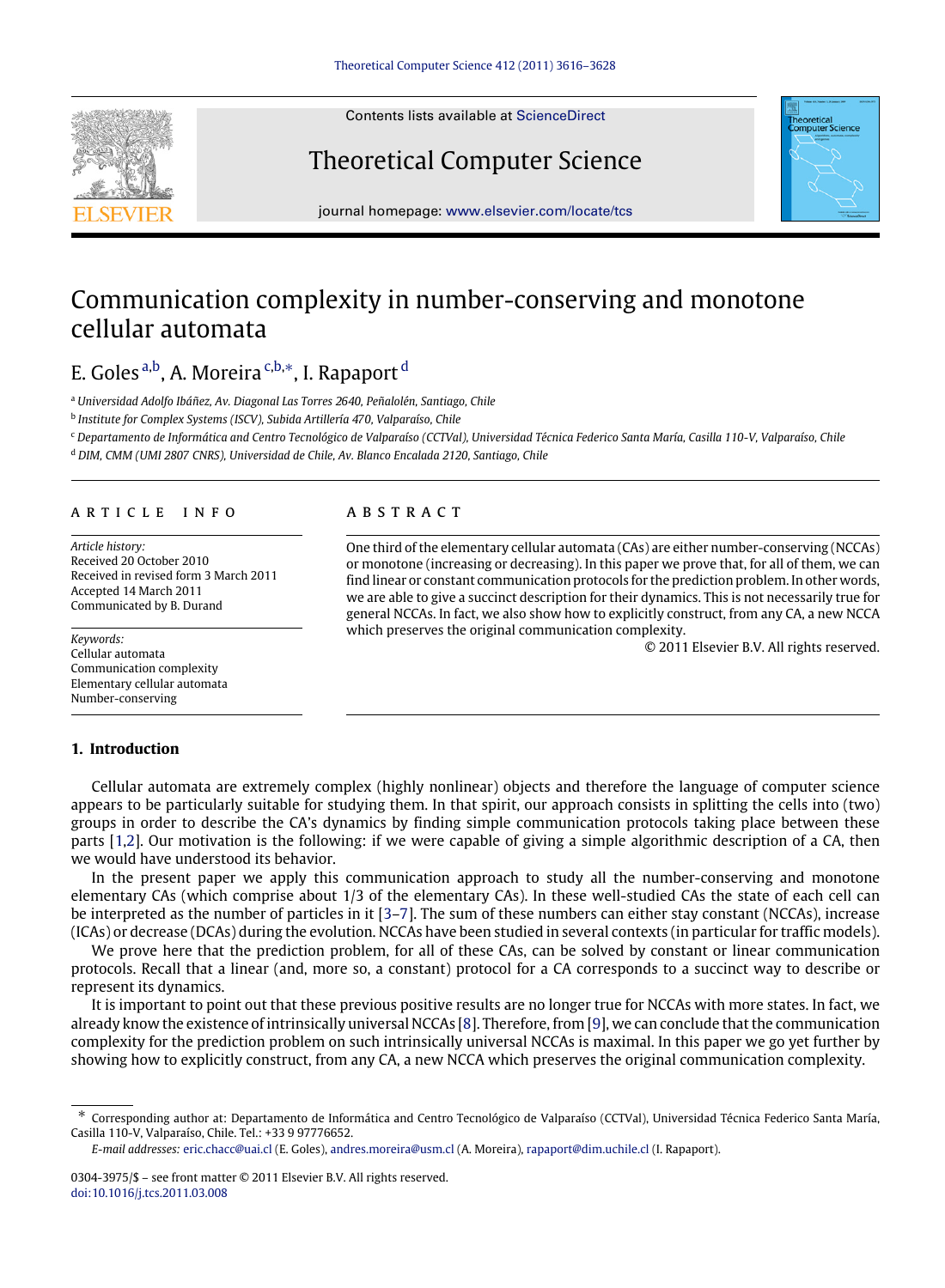#### **2. Definitions and notation**

*Cellular automata.* A one-dimensional cellular automaton (CA) is a discrete dynamical system where the configuration space is  $S^{\mathbb{Z}}$ , for some finite set of states *S*, and the dynamics  $F : S^{\mathbb{Z}} \to S^{\mathbb{Z}}$  is given by the synchronous application of a local function  $f: S^{\ell+1+r} \to S, \ell, r \geq 0$ , so that  $F(x)_i = f(x_{i-\ell}, \ldots, x_i, \ldots, x_{i+r})$ . Without loss of generality, we will assume that  $\ell = r$ (the ''radius'' of the CA) and that *S* ⊂ Z. The family of *elementary* cellular automata (ECAs) consists of the CAs with radius 1 and  $S = \{0, 1\}$ ; we number them according to the standard Wolfram coding:  $code(f) = \sum_{abc} f(abc)2^{4a+2b+c}$ .

Notice that, after *n* time steps, the state of a cell will depend on the initial values of  $1+2m$  cells: itself, and its *nr* nearest neighbors to both left and right. More precisely, we define the *n*th iteration of f as the function  $f^n : S^{2m+1} \to S$  given by

$$
f^{n}(x_{-m},...,x_{-1},x_0,x_1,...,x_m)=f^{n-1}(f(x_{-m},...,x_{-m+2r}),...,f(x_{m-2r},...,x_m))
$$

for  $n > 2$  and  $f^1 = f$ .

*Number-conserving CAs.* Let  $S^*$  be the set of all finite words on *S*,  $L(w)$  be the length of a given word, and for  $w \in S^*$ ,  $w = w_1, \ldots, w_{L(w)}$  define  $\overline{w} \in S^{\mathbb{Z}}$  as  $\overline{w}_i = w_i$  mod  $L(w)$ . A *number-conserving* CA (NCCA) is a CA *F* such that

<span id="page-1-0"></span>
$$
\sum_{i=1}^{L(w)} \overline{w}_i = \sum_{i=1}^{L(w)} F(\overline{w})_i \qquad \forall w \in S^*
$$
 (1)

Note that *S* can always be chosen so that min  $S = 0$  (if not, then we subtract min *S* from each state). Condition [\(1\)](#page-1-0) is equivalent to the preservation, under *F* , of the total sum of any configuration with a finite number of non-zero states. Thus, a natural way to look at the situation is in terms of ''particles'' that can be neither created nor destroyed, and whose distribution along  $\mathbb Z$  is given by the values in the cells [\[3,](#page-11-2)[4\]](#page-11-5). It turns out that, for (one-dimensional) NCCAs, there is always an alternative description of the dynamics from the particles' point of view: there is a local function which describes the movement of the particles of a cell, and whose parallel application on the whole configuration yields the same image as the CA [\[5,](#page-11-6)[6\]](#page-11-7). If in addition we ask that the movement preserves the particles' order (*i.e.*, they never jump over each other) then this alternative description is unique.

*Motion representation.* An intuitive and succinct way to write these ''motion rules'', following Boccara and Fukś [\[3\]](#page-11-2), is through a list of local configurations, each of which indicates the movement it induces on the particle(s) at the origin; configurations with no movement are not shown, and only the number of particles that leaves the origin is given in each case. If more than one configuration applies to a situation, the first one listed is applied. Let us consider, for instance, the four following rules:

$$
M_1 = \{\stackrel{\frown}{10}\}, \qquad M_2 = \{\stackrel{\frown}{10}, \stackrel{\frown}{001}1\}, \qquad M_3 = \{\stackrel{\rceil}{20}, \stackrel{\rceil}{21}\}, \qquad M_4 = \{\stackrel{\rceil}{2\bullet}\}
$$

Here  $S = \{0, 1\}$  for  $M_1$  and  $M_2$ , while  $S = \{0, 1, 2\}$  for  $M_3$  and  $M_4$ .  $M_1$  is read as follows: a particle moves to the right if and only if that site is empty. In the case of *M*2, the particle will still move to the right if it can, but if not, then it will move one position to the left if it sees two empty positions in that direction. In any other case, it keeps its current position. Numbers may be added to the arrows when a cell may be occupied by more than one particle. This is the case in *M*3: if two particles are in a cell, then one, two, or none of them may move to the right, depending on the space available there. In *M*4, the bullet (•) is a wildcard: if there are 2 particles in a cell, then one of them moves to the right, regardless of what is there.

*Monotone CAs.* If we modify Eq. [\(1\)](#page-1-0) by allowing inequalities (more precisely,  $\sum \overline{w_i} \geq \sum F(\overline{w})_i$ ), then we obtain the family of DCAs, *decreasing cellular automata*, where particles may vanish; similarly, by putting a ''≤'' sign, we may define the family of ICAs, *increasing CAs*. Of course, NCCAs correspond to the intersection of DCAs and ICAs; furthermore, any ICA can be turned into a DCA (and vice versa) by replacing *S* with −*S* (or any affine map of the same sign). The notation for motion rules can be easily extended to DCAs by adding a hat sign on particles that vanish; thus in

$$
M_5 = \{01, 11, 21\}
$$

the 1's will travel to the left until they meet a 2, and then will disappear. For a given one-dimensional DCA there is always such a motion representation [\[7\]](#page-11-3); however, unlike the conservative case, there is no ''canonical'' motion rule for DCA.

*Communication complexity.* The concept of *communication complexity* was introduced by Yao [\[10\]](#page-12-1) as a tool for understanding the needs of information exchange in parallel computation, by providing lower bounds for it. In Yao's model there is a function  $F: X \times Y \to \mathbb{Z}$ , where *X* and *Y* are finite sets. Two parties, Alice and Bob, must compute  $F(x, y)$ , but *x* is given only to Alice, and *y* to Bob. Knowing *F* in advance, they will apply a previously agreed protocol so that the number of exchanged bits is minimal in the worst case. This worst case cost (in bits) is the *many-round communication complexity*, *cc*(*F* ). A related notion is the *one-round communication complexity*,  $cc_1(F)$ , where the protocol is only allowed to send information in one direction: from Alice to Bob, or from Bob to Alice; the worst of both directions is considered.

This notion has been applied to the analysis of (one-dimensional) CAs [\[1,](#page-11-0)[11](#page-12-2)[,2](#page-11-1)[,12,](#page-12-3)[9\]](#page-12-0). It provides a new way to look at CAs complexity, and furthermore it has been shown [\[9\]](#page-12-0) that *intrinsic universality* implies maximal communication complexity for a number of problems; this turns their analysis into a tool for possibly proving the (otherwise elusive) non-universality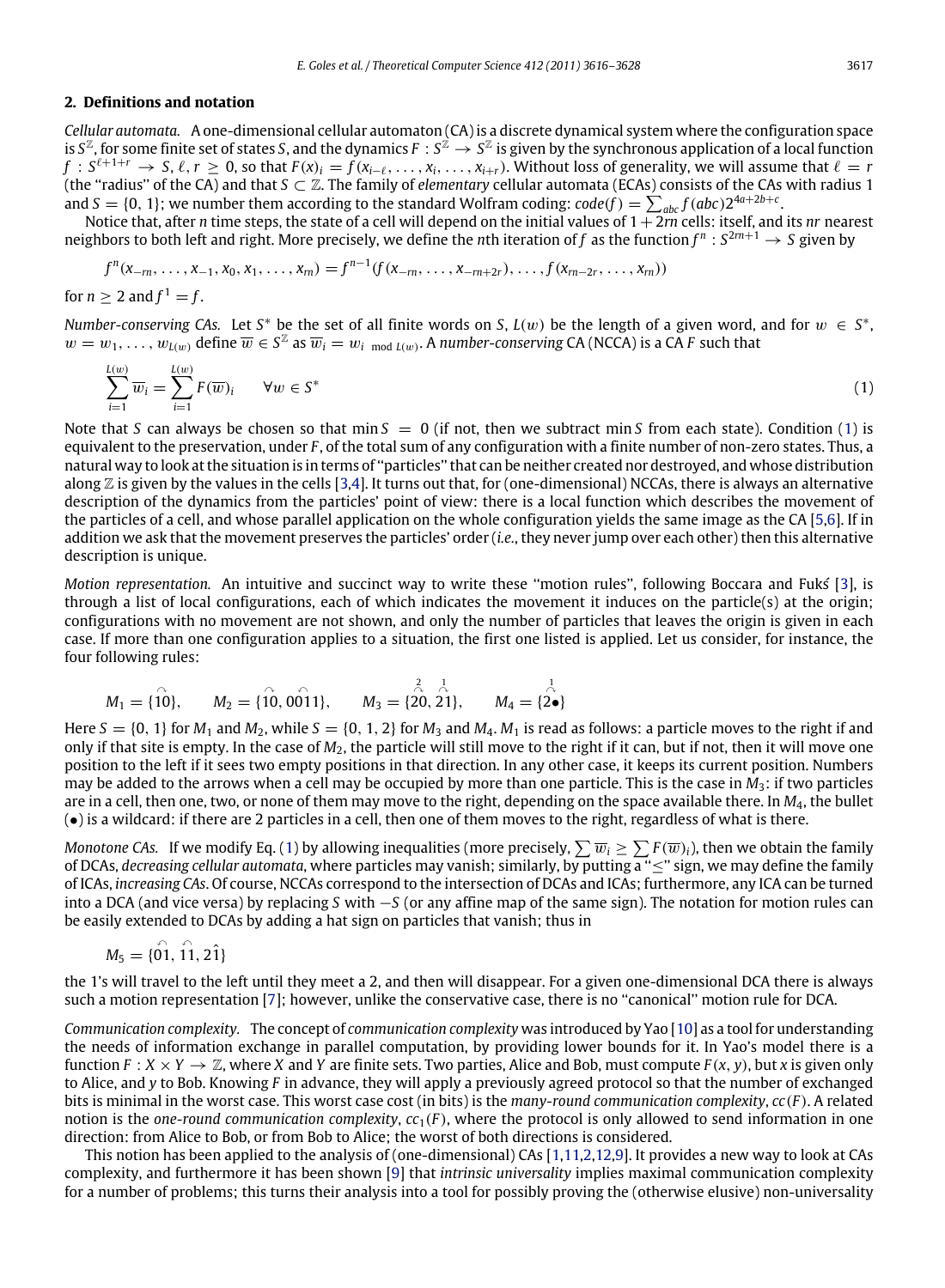<span id="page-2-0"></span>

**Fig. 1.** Matrices for three different elementary rules: from left to right,  $M_{200}^{1,8}$ ,  $M_{132}^{1,8}$ ,  $M_{110}^{1,8}$ . They exhibit constant, linear and (conjectured) exponential communication complexity, respectively. Zeros are shown as white, ones as black.

of some CAs. Several problems have been studied, but the simplest and most natural is PRED (prediction):  $F = f^n$  (where  $f$ is the local rule of the CA), and *X* and *Y* stand for the left and the right side of the initial configuration (the center is shared by both). The growth of

$$
cc_1(f, n) = \max_{c \in S} cc_1(f^n(\cdot, c, \cdot))
$$

is then studied as  $n \to \infty$ . Useful in this context, for computation as well as visualization, are the sequences of matrices defined for each  $c \in S$  as

$$
M_f^{c,n}(x, y) = f^n(x, c, y) \quad \text{with } x, y \in S^m
$$

It is not difficult to see that *cc*<sup>1</sup> is related to these matrices, or rather, to their maximum numbers of different rows and columns: if there are *N* different rows, then Alice must tell Bob which of these *N* possibilities occurs on her side: otherwise, there will be some case on Bob's side for which he will not be able to compute the answer. In order to distinguish between the *N* cases, Alice needs to send  $\lceil \log_2 N \rceil$  bits, and Bob will have to do the same for the number of different columns. In general, if we denote by *d*(*M*) the maximum between the number of different rows and the number of different columns in *M*, what we have (following [\[1\]](#page-11-0) who applied [\[13\]](#page-12-4)) is

$$
cc_1(f, n) = \max_{c \in S} \lceil \log_2 d(M_f^{c, n}) \rceil
$$

Abusing the language, we will talk of rules with *linear* (or constant, quadratic, exponential, etc.) communication complexity to refer to the way in which the number of rows/columns grows (hence, to the growth of  $2^{cc_1}$ , rather than  $cc_1$ ). Some intuition of the kind of behavior can be obtained from the graphical representation of the matrices (see [Fig.](#page-2-0) [1\)](#page-2-0).

## **3. Transference of communication complexity results from CAs to NCCAs**

<span id="page-2-1"></span>**Theorem 1.** Let *F* be a (one-dimensional) CA. Then *F* is directly simulated by a (one-dimensional) NCCA  $\widetilde{F}$  such that  $|cc_1(\widetilde{F}, n)$  –  $|cc_1(F, n)| \leq 2.$ 

**Proof.** Let *r* be the radius of *F*, *f* its local function, and  $S = \{1, \ldots, q\}$  its set of states (we assign the numbers arbitrarily). We define *F* as the CA with state set  $\hat{S} = -S \cup \{0\} \cup S$ , radius  $\hat{r} = 2r + 1$ , and  $\hat{f}(x_{2r-1}, \ldots, x_{2r+1})$  defined with the following values:

•  $x_0$  if  $0 < x_0 \neq -x_1$  or  $0 > x_0 \neq -x_{-1}$ .

- $\bullet$  *f*(*x*<sub>−2*r*</sub>, *x*<sub>−2*r*+2</sub>, . . . . , *x*<sub>2*r*</sub>) if *x*<sub>2*i*</sub> = −*x*<sub>2*i*+1</sub> > 0 for all −*r* ≤ *i* ≤ *r*.
- $\bullet$  *f*(−*x*<sub>−2*r*</sub>, −*x*<sub>−2*r*+2</sub>, . . . . , −*x*<sub>2*r*</sub>) if *x*<sub>2*i*</sub> = −*x*<sub>2*i*−1</sub> < 0 for all −*r* < *i* < *r*.
- 0 otherwise.

The construction is almost the same as in the proof of Theorem  $4$  in [\[8\]](#page-11-4); the only difference is the addition of a propagating 0. In that theorem the purpose was to show intrinsic universality, by simulating any CA in real time through an NCCA; the same simulation is done here. In order to evaluate f using  $\hat{f}$  we "split" each cell into two, and copy its value in both (with different signs). Then we apply  $\ddot{F}$ , which will do the following: if a cell and its neighbor are part of a valid (alternating) configuration, then both change according to *F* (and the sum remains 0). If they see a discrepancy, and they are a valid pair (of the form *<sup>a</sup>*, −*a*), then they change to 0 (and again, the sum remains 0). If they are not a valid pair, then they keep their values. Notice that, since 0 is not a part of the valid configurations, it will propagate, and  $f^n$  will evaluate to 0 if the initial configuration is not a valid one but the origin is part of a valid pair (see [Fig.](#page-3-0) [2\)](#page-3-0); if the origin is not part of a valid pair, it will remain constant through the entire iteration.

Suppose now that we have an optimal protocol for *F* which requires  $cc_1(F, n)$  bits. Then we construct a protocol for *F* as follows (we will assume that Alice talks to Bob):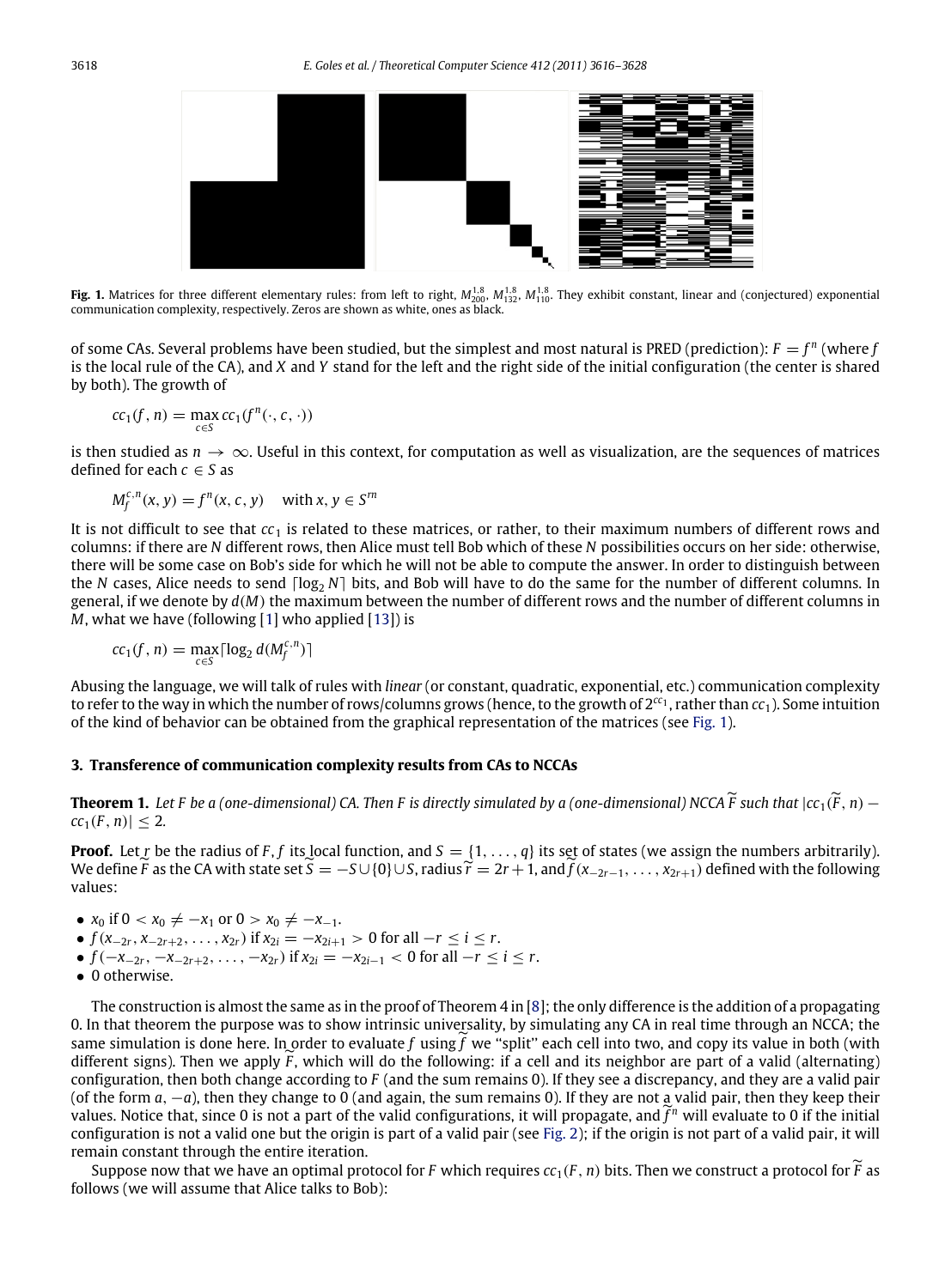Volid configuration

| vana comigaration     |       |  |      |                                                                                       |  |  |  |                                                       |       |                 |                |                                          |  |
|-----------------------|-------|--|------|---------------------------------------------------------------------------------------|--|--|--|-------------------------------------------------------|-------|-----------------|----------------|------------------------------------------|--|
| $x_0$   $x_0$   $x_1$ |       |  |      |                                                                                       |  |  |  | $x_1$   $x_2$   $x_2$   $x_3$   $x_3$   $x_4$   $x_4$ | $x_0$ | $\sim$ $\sim$ . |                | $\mathbf{x}_2 \mathbf{x}_3 \mathbf{x}_4$ |  |
|                       | $x_1$ |  |      | $x_1$ x' <sub>1</sub> x' <sub>2</sub> x' <sub>2</sub> x' <sub>3</sub> x' <sub>3</sub> |  |  |  |                                                       |       | $X'_{1}$        | <b>COMPANY</b> |                                          |  |
|                       |       |  | A.M. | $\mathbf{L} \times \mathbf{L}$                                                        |  |  |  |                                                       |       |                 | $x_{2}$        |                                          |  |

| Invalid configuration |  |  |                             |  |  |  |  |  |                                                                               |
|-----------------------|--|--|-----------------------------|--|--|--|--|--|-------------------------------------------------------------------------------|
|                       |  |  |                             |  |  |  |  |  | $x_0$   $x_0$   $x_1$   $x_1$   $x_2$   $x_2$   $x_3$   $x_3$   $x_4$   $x_4$ |
|                       |  |  | $x_1$ $x_1$ 0 0 $x_3$ $x_3$ |  |  |  |  |  |                                                                               |
|                       |  |  |                             |  |  |  |  |  |                                                                               |

<span id="page-3-0"></span>**Fig. 2.** Behavior of the NCCA: invalid pairs of cells remain constant, valid pairs in the presence of valid (local) configurations iterate according to the original rule, valid pairs in the presence of invalid configurations become 0.

- If the center *c* is negative and the value of the cell to its left is not −*c*, then Alice sends a 1, signaling to Bob that the center is invalid and will remain constant. Otherwise she sends a 0.
- Now Alice sends a bit informing whether the rest of her input is a valid configuration. If it is invalid, Bob will know the final value, which will be either 0 or *c*.
- If the two previous bits were 0, now Alice projects here side into a configuration for *F* , and sends whatever message *F* 's protocol indicates.

This completes a protocol for  $\widetilde{F}$ , and hence  $cc_1(\widetilde{F}) \leq cc_1(F) + 2$ . On the other hand, suppose that we have an optimal protocol for  $\overline{F}$ . Then we can use it for solving the problem for  $F$ : given an input for  $F$ , we construct an input for  $\overline{F}$  by the duplication described above, apply the protocol for  $\bar{F}$ , and project the answer (which will be different from 0, since it arises from a valid configuration) back into *S*. Hence,  $cc_1(F) < cc_1(F)$ .  $\Box$ 

**Corollary 2.** *There exist NCCAs for which the communication complexity grows as n<sup>k</sup> for any k; there also exist NCCAs for which the communication complexity grows exponentially in n.*

**Proof.** This follows from the previous theorem and from the examples of CA outlined in [\[1\]](#page-11-0) for these different speeds of growth.  $\Box$ 

**Remark.** Notice that the argument in this proof also applies if we consider *many-round* protocols; thus, *cc* can also be transferred from any one-dimensional CA to a NCCA.

## **4. Communication complexity for elementary monotone and conservative rules**

Among the family of ECAs ( $|S| = 2$ ,  $r = 1$ ) there are 87 rules with monotone behavior: 5 of these are NCCAs, while the rest splits evenly between DCAs and ICAs. Each ICA can be seen as a conjugated version of a DCA (by replacing  $0 \leftrightarrow 1$ ); moreover, many rules are obtained from others through horizontal reflexion. [Table](#page-4-0) [1](#page-4-0) lists all the rules, with DCAs on the left followed by the corresponding ICA; NCCA are listed at the end. The results of this section are summarized by the last column, which indicates the kind of communication complexity found, and will be proved in each case for the rule mentioned in the first column (*i.e.*, for the group formed by rules 40, 96, 235 and 249, we will prove the rule 40).

## *4.1. Some useful observations*

There are several general facts that can simplify the study of the growth of  $cc_1(f, n)$  for  $n \to \infty$ ; all of them rely on the possibility of communicating constant amounts of data, or of considering a constant number of possible answers.

**Convention on coordinates:** First, let us state a convention which will be used in the rest of this section: whenever necessary, we will use for reference a coordinate system centered at the middle of the initial configuration, so that (*p*, *t*) denotes position *p* at time  $t \ge 0$ ; the value present at that position and time will be denoted with  $v_p^t$ , for  $|p| \le (n-t)r$ (otherwise the value is in general unknown to us). The initial condition is thus  $(v_{-nr}^0, \ldots, v_{nr}^0)$ , and for each time *t* we can write  $v^t = f^t(v^0)$ . Alice and Bob know  $(v^0_{-nr}, \ldots, v^0_0)$  and  $(v^0_0, \ldots, v^0_{nr})$ , respectively, and their goal is to compute  $v^n_0$ .

<span id="page-3-2"></span>**Lemma 3.** *If there is a constant protocol for the communication in one direction, then both directions have constant protocols.*

**Proof.** Let *S* be the set of states, and suppose that Alice has a constant protocol of *M* bits that allows Bob to compute *f <sup>n</sup>*. Then there is a protocol for Bob talking to Alice, in which Bob sends the values of  $f^n$  that he would compute for each of the  $2^M$  messages he may get from Alice. Thus, Bob's message specifies a function from  $2^M \to S$ , which requires  $2^M \times \log_2 |S|$ bits (a constant amount).  $\Box$ 

<span id="page-3-1"></span>**Lemma 4.** For a fixed value k, it may be assumed that Alice and Bob receive as input the values of  $(v_{-(n-k)r}^k,\ldots,v_0^k)$  and (v*<sup>k</sup>* 0, . . . , v*<sup>k</sup>* (*n*−*k*)*r*)*, respectively. In other words, we may assume that Alice and Bob are dealing with a configuration that has already been iterated k times.*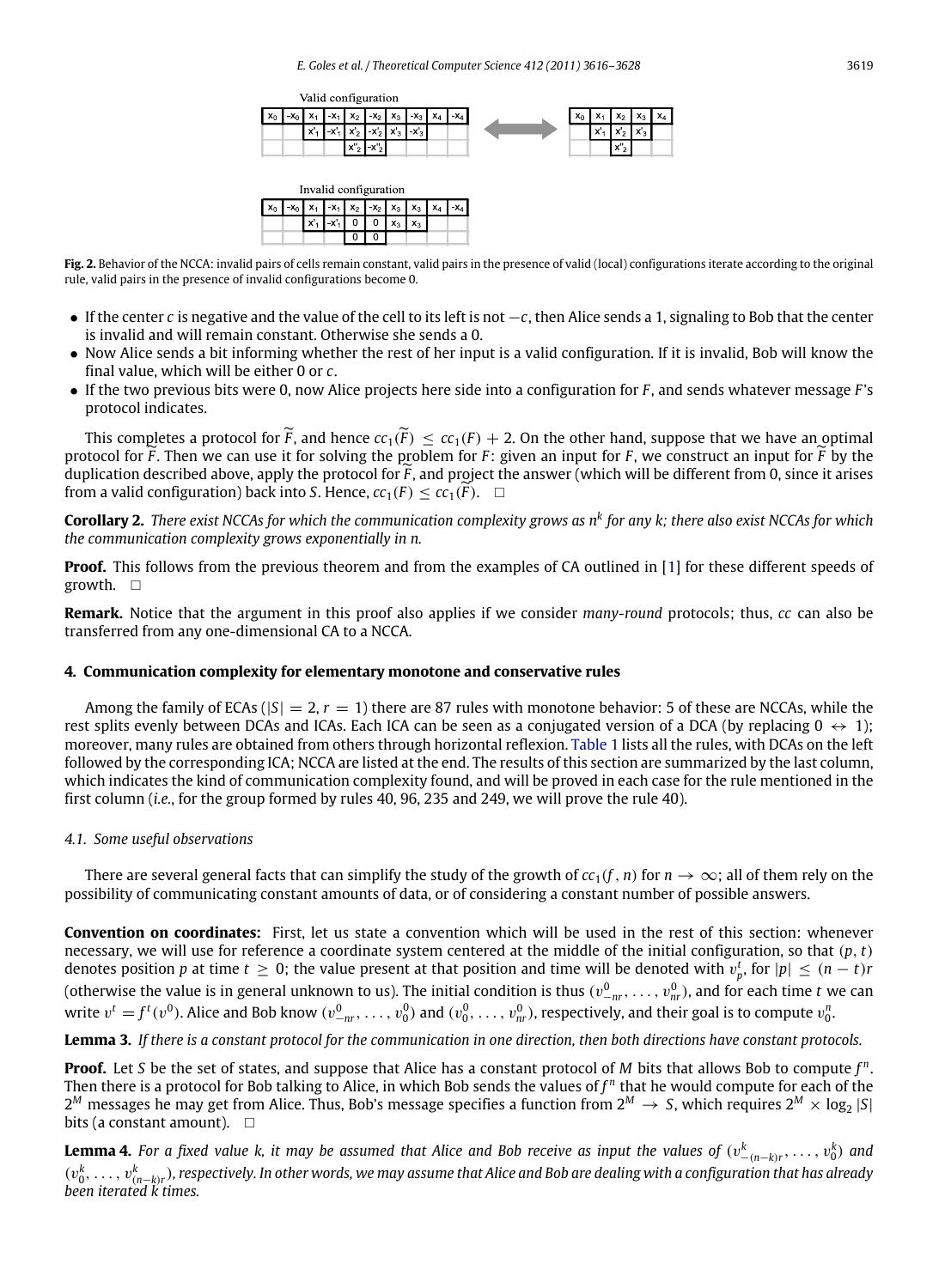| <b>DCA</b><br>Rule | Reflected | ICA<br>Conjugate | Reflected conj.          | Growth                |
|--------------------|-----------|------------------|--------------------------|-----------------------|
| 0                  |           | 255              |                          | Constant              |
| 2                  | 16        | 191              | 247                      | Constant              |
| 4                  |           | 223              |                          | Constant              |
| 8                  | 64        | 239              | 253                      | Constant              |
| 10                 | 80        | 175              | 245                      | Constant              |
| 12                 | 68        | 207              | 221                      | Constant              |
| 24                 | 66        | 231              | 189                      | Constant              |
| 32                 | $-$       | 251              | $\overline{\phantom{0}}$ | Constant              |
| 34                 | 48        | 187              | 243                      | Constant              |
| 40                 | 96        | 235              | 249                      | Linear                |
| 42                 | 112       | 171              | 241                      | Constant              |
| 56                 | 98        | 227              | 185                      | Linear                |
| 72                 | -         | 237              |                          | Constant              |
| 76                 | -         | 205              |                          | Constant              |
| 128                |           | 254              |                          | Constant              |
| 130                | 144       | 190              | 246                      | Constant              |
| 132                |           | 222              |                          | Linear                |
| 136                | 192       | 238              | 252                      | Constant              |
| 138                | 208       | 174              | 244                      | Constant              |
| 140                | 196       | 206              | 220                      | Constant              |
| 152                | 194       | 230              | 188                      | Linear                |
| 160                |           | 250              | $\overline{\phantom{0}}$ | Constant              |
| 162                | 176       | 186              | 242                      | Constant              |
| 168                | 224       | 234              | 248                      | Linear                |
| 200                | -         | 236              | -                        | Constant              |
| 170                | 240       | 170              | 240                      | Constant              |
| 184                | 226       | 226              | 184                      | Linear<br><b>NCCA</b> |
| 204                |           | 204              |                          | Constant              |
|                    |           |                  |                          |                       |

<span id="page-4-0"></span>List of elementary NCCAs, DCAs, ICAs and their communication complexity for PRED.

**Table 1**

**Proof.** We may in fact assume something slightly more general: that the knowledge shared by Alice and Bob is not just  $v_0^0$ , but rather  $v_{-kr}^0, \ldots, v_0^0, v_1^0, \ldots, v_{kr}^0$  (with this they can compute the *k*th iteration of their sides).

Consider the case of Alice talking to Bob, and let  $\phi(v_{-n-k)r}^k, \ldots, v_0^k) = \phi(f^k(v_{-nr}^0, \ldots, v_0^0, v_1^0, \ldots, v_n^0))$  be the message she would send if she knew the additional information. Since she does not really know it, she sends the entire set  $\{\phi(f^k(v^0_{-nr},\ldots,v^0_0,w)) : w \in S^k\}$ ; Bob will know which element of the set applies. Furthermore, Alice must send the *values of*  $v_{-kr}^0$ , ...,  $v_1^0$ . The cost of the protocol is thus an affine function of the cost of  $\phi$  (and has the same growth).  $□$ 

<span id="page-4-1"></span>**Lemma 5.** *Let F be the global action of a CA with radius r and let j and k be integers such that*

 $F(F^k(c)) = \sigma^j(F^k(c)) \quad \forall c \in S^{\mathbb{Z}}$ 

*where*  $\sigma$  *is the left shift* ( $\sigma$ (*c*)<sub>*i*</sub> = *c*<sub>*i*+1</sub>). Then F has constant communication complexity.

**Proof.** From [Lemma](#page-3-1) [4,](#page-3-1) we can assume that the CA is already  $\sigma^j$  for some *j*. If  $j > 0$ , then Bob's protocol is to say the result, and Alice's protocol is empty; for  $j < 0$  their roles are reversed.  $\Box$ 

#### *4.2. Constant cases*

**Proposition 6** (*Proved in [\[1,](#page-11-0)[11\]](#page-12-2)*)**.** *The computational complexity of the prediction problem is constant for ECAs* 0*,* 2*,* 4*,* 8*,* 10*,* 12*,* 16, 24, 32, 34, 42, 48, 64, 66, 68, 72, 76, 80, 112, 128, 130, 136, 138, 140, 144, 160, 162, 170, 171, 174, 175, 176, 186, 187, 189, 190, 191, 192, 196, 200, 204, 205, 206, 207, 208, 220, 221, 223, 231, 236, 237, 238, 239, 240, 241, 242, 243, 244, 245, 246, 247*,* 250*,* 251*,* 252*,* 253*,* 254 *and* 255*.*

**Proof.** These rules are quite simple, for the most part, and have already being correctly classified elsewhere. We will give here the precise reason for each case, since it was not always explicitly stated in the references, and the space required is short. We discuss only one rule for each row of [Table](#page-4-0) [1](#page-4-0) labeled as Constant, and the rest are obtained through reflection or through  $0 \leftrightarrow 1$  substitution.

• [Lemma](#page-4-1) [5](#page-4-1) solves the cases of rules 0, 4, 12, 76 and 200 (for which  $k = 2$ ,  $j = 0$  would work), 8 and 72 ( $k = 3$ ,  $j = 0$ ), 2, 10, 34, 42 and 138 ( $k = 2$ ,  $j = 1$ ) and 66 ( $k = 3$ ,  $j = 1$ ). Rules 170 ( $\sigma$  itself) and 204 (the identity) fall trivially into this case too.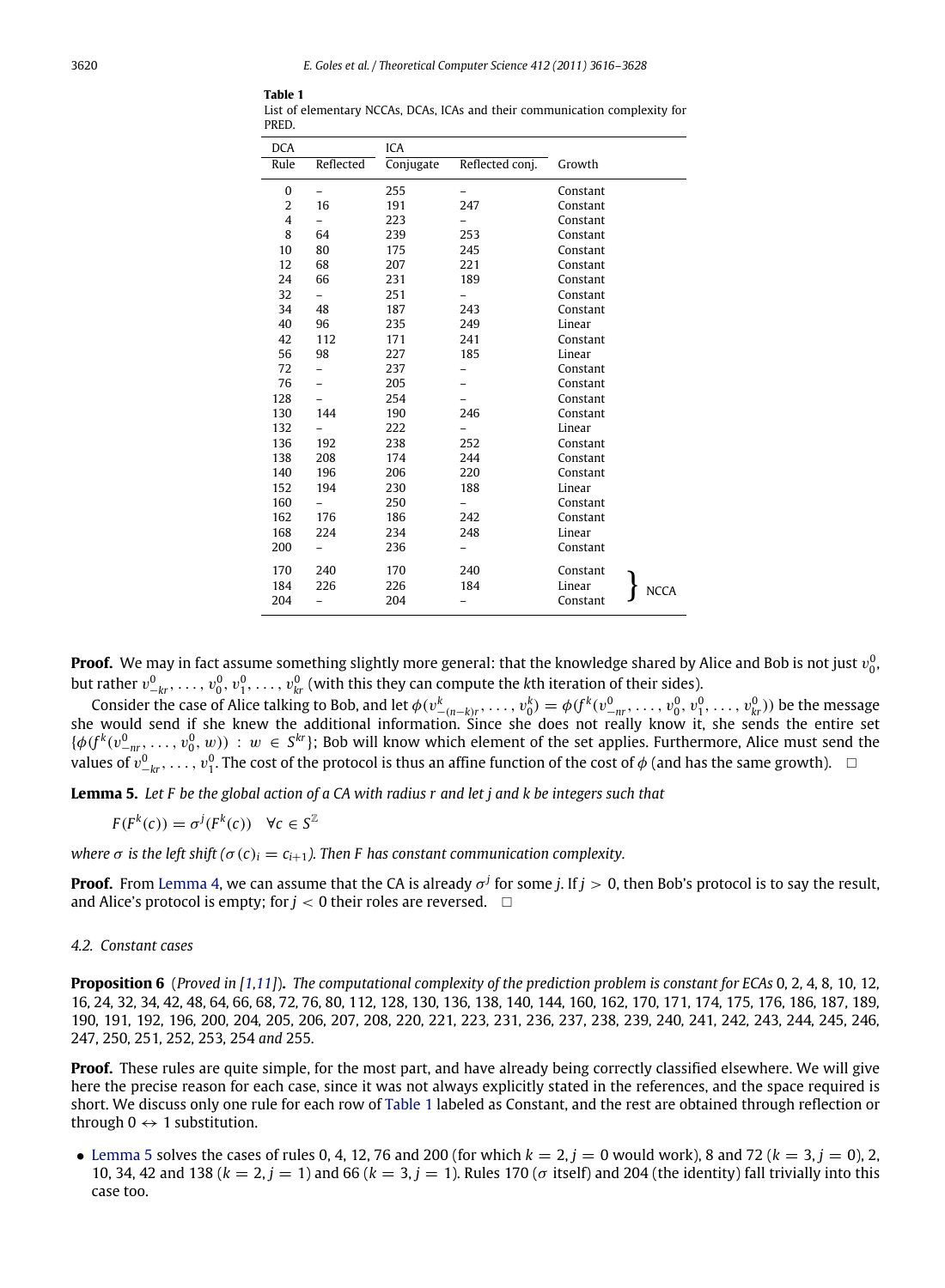<span id="page-5-0"></span>

**Fig. 3.** PRED matrices for the linear cases in number-conserving and monotone ECA; in all cases  $n = 8$  and  $v_0^0 = 1$ . Top: rules 40, 56 and 132. Down: rules 152, 168 and 184.

- Rules 32, 128, 160 and 136: For these rules  $v_0^n = 1$  iff the initial condition follows a specific pattern; Alice and Bob only need to say whether they have their side of it. The pattern is 1010...101 for rule 32, 111...111 for rule 128, and 1?1?1...1?1 for rule 160 (where ''?'' represents any value). For rule 136, the center and the whole right side must be 1.
- Rule 140: Its motion representation is  $M_{140} = \{110\}$ ; thus, 0 never changes to 1, and 1 only changes to 0 through the local rule  $f(110) = 0$ . It is easy to see that groups of 1's are erased by 0's on their right, except for the leftmost 1 in the group, which survives. The predicted value will be 1 iff the whole right side (including the origin) are 1's (the group would not be erased) or if there is a 1 at the origin with a 0 next to it on the left (if the group is erased, the particle at the origin will be the survivor).
- Rules 130 and 162: their motion representations are

$$
M_{130} = \{01\hat{1}, 10\hat{1}, \hat{\bullet 1}\} \qquad M_{162} = \{01\hat{1}, \hat{\bullet 1}\}
$$

Hence, they are shifts to the left except for two and one cases where a 1 may vanish. For both, if Bob has a 0 on his side, then he can safely ignore Alice's side and iterate (anything to the left of that 0 will just shift away or disappear). Thus, if Bob talks to Alice, he just gives the result, or informs that he has " $1 \dots 1$ " (in which case Alice computes the result). For the other direction we apply [Lemma](#page-3-2) [3.](#page-3-2)  $\Box$ 

#### *4.3. Linear cases*

The remaining DCAs have linear communication complexity for PRED. Some insight on their relative complexities can be found in their matrices (see [Fig.](#page-5-0) [3\)](#page-5-0); for further illustration, [Fig.](#page-6-1) [4](#page-6-1) gives some sample iterations for three of the linear rules. The most complicated case turned out to be the only NCCA, 184, as could be guessed from its matrix; we will deal with it first.

Rule 184 is usually considered the most basic model for ''highway traffic''. The reason for this is its motion representation, where particles move one position to the right, if and only if that spot is empty:

 $M_{184} = \{ \hat{10} \}$ 

**Theorem 7.** *The computational complexity of the prediction problem is linear for rules* 184 *and* 226*.*

**Proof.** We will work with rule 184 (226 is its reflexion). Consider first the case where  $v_0^0 = 0$ , and the message is sent from Bob to Alice. From the motion representation it is easy to see the following.

- Bob knows that the movement of all the particles originally located on his side of the starting configuration (he may lose track of them when they exit the space–time cone determined by the initial condition, but in that case their whereabouts are no longer relevant).
- Since the particles keep their order, and they are only affected by the position of the particle ahead of them, only the trajectory { $p_t : 0 \le t \le n$ } of the leftmost of Bob's particles (" $\beta$ ") is relevant to the movement of Alice's particles (see [Fig.](#page-6-0) [5\)](#page-6-0).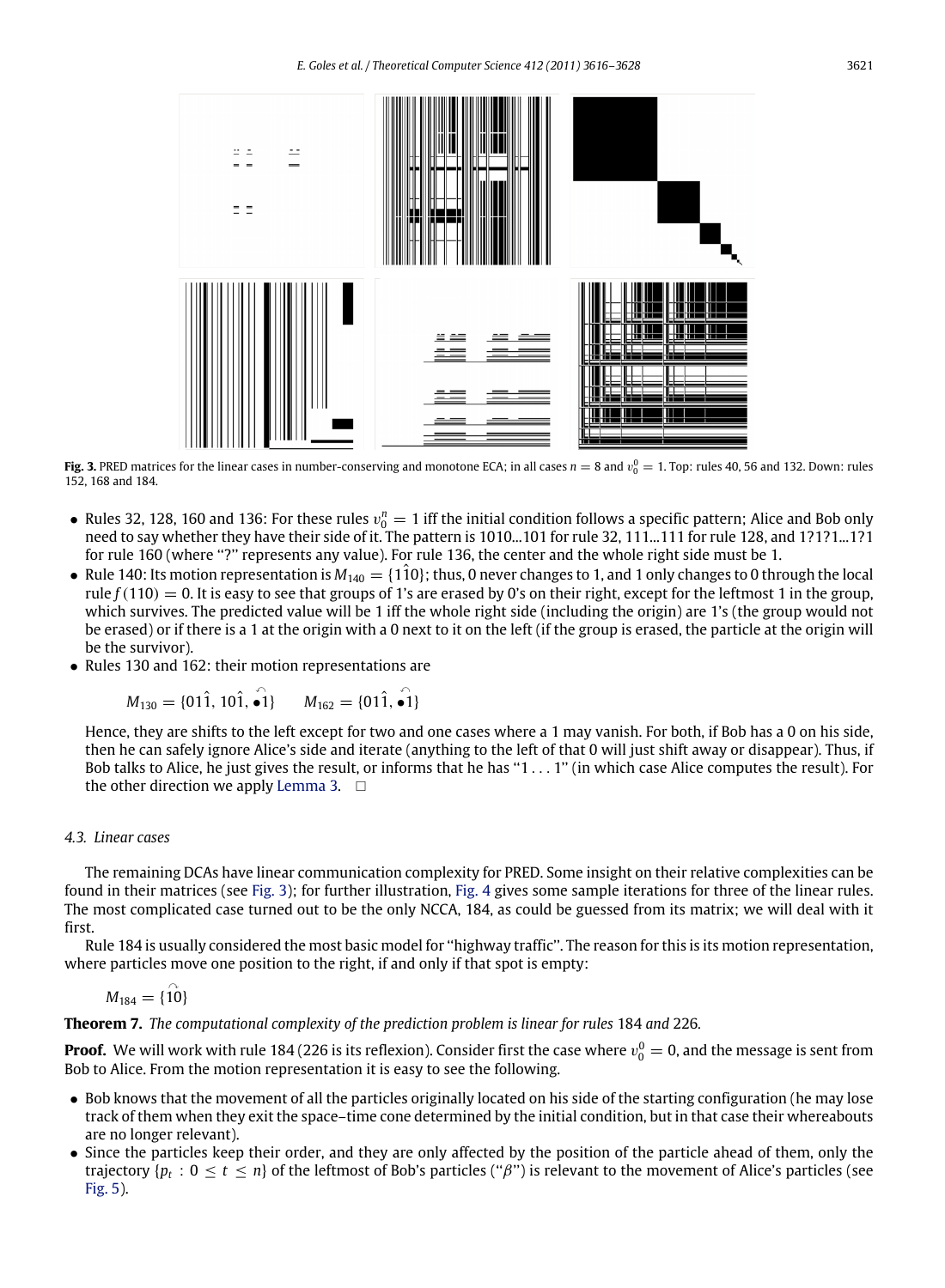<span id="page-6-1"></span>

<span id="page-6-0"></span>**Fig. 4.** Sample dynamics for rules 40 (top), 152 (center) and 184 (bottom), with periodic boundary condition.



**Fig. 5.** Only the leftmost particle of Bob (β) is seen by Alice's particles. Moreover, only its movement within the shaded zone is relevant.

- Only the part of  $\beta$ 's trajectory for which  $p_t \leq \min\{t, n t\}$  is relevant: if  $p_t > t$ , even the rightmost particle of Alice, traveling at maximum speed, will never see  $v_{p_t}^t$ ; on the other hand, if  $p_t > n - t$ , then  $\beta$  is no longer in the cone that influences the final state.
- It would thus suffice if Bob gives to Alice the trajectory of  $\beta$  within the area shaded in [Fig.](#page-6-0) [5.](#page-6-0)

We claim that only the final position of  $\beta$  within this area is relevant for the result: Alice needs to know only which of the positions (if any) marked with a dot in [Fig.](#page-7-1) [6](#page-7-1) was the last visible (*pt*, *t*) (i.e., the point in β's trajectory which maximizes *t*, while having  $p_t \le \min\{t, n-t\}$ . These possible last positions are the pairs  $(k, n-k)$  for  $k = 1, \ldots, \lfloor \frac{n}{2} \rfloor$ , and  $(k, n-k-1)$ for  $k = 1, \ldots, \lfloor \frac{n-1}{2} \rfloor$  (see [Fig.](#page-7-1) [6\)](#page-7-1); thus, there are always  $n-1$  possibilities, plus the case where  $\beta$  is not present at all.

To see why this is true, consider two slightly different trajectories for  $\beta$ ,  $p$  and  $p'$ , whose last visible position is  $(p_s,s)$ . Suppose that *p* and *p'* only differ at a time  $t^* < s$ , for which  $p'_{t^*} = p_{t^*} + 1$  (see [Fig.](#page-7-0) [7\)](#page-7-0). For *p'* to be a valid trajectory, *p* has to verify  $p_{t^*} = p_{t^* - 1} = p_{t^* + 1} - 1$ : in *p'* the particle *β* will move forward after time  $t^* - 1$ , instead of waiting until  $t^*$ . What are the effects of this change? There are two possibilities: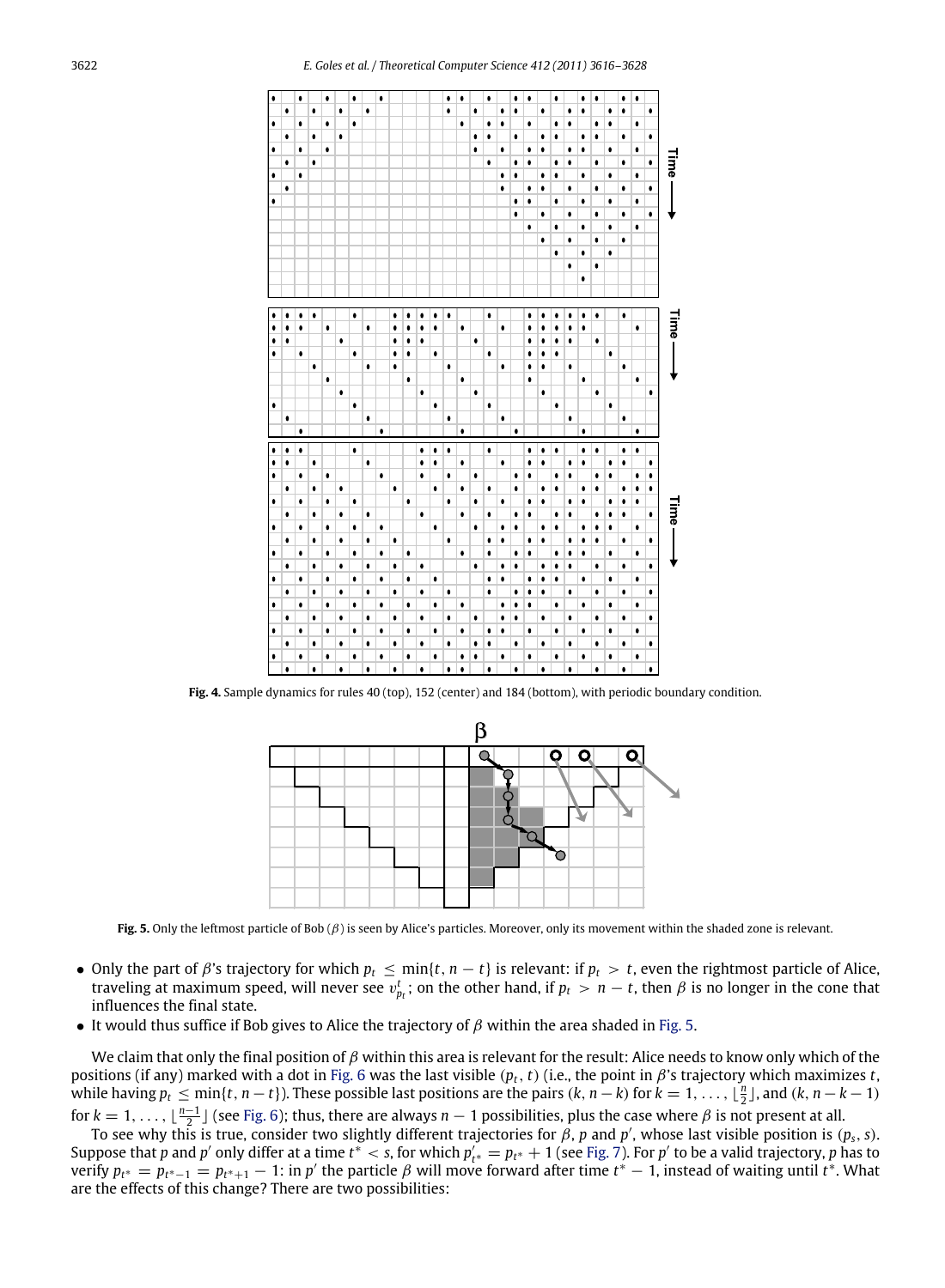<span id="page-7-1"></span>

**Fig. 6.** The possible final positions of Bob's last particle within the shaded area are marked with bullets.

<span id="page-7-0"></span>

**Fig. 7.** Propagation (in gray) of a change in the trajectory of Bob's leftmost particle (β).

- <sup>v</sup>*<sup>t</sup>*<sup>∗</sup> *pt*∗−<sup>1</sup> = 0. The change goes unnoticed, and the space–time diagram for *<sup>t</sup>* > *<sup>t</sup>*<sup>∗</sup> remains the same.
- <sup>v</sup>*<sup>t</sup>*<sup>∗</sup> *pt*∗−<sup>1</sup> = 1. The foremost particle of Alice (''α'') notices the change. The positions of α at times *<sup>t</sup>*∗, *<sup>t</sup>*<sup>∗</sup> + 1 and *<sup>t</sup>*<sup>∗</sup> + 2 were  $p_{t^*} - 1$ ,  $p_{t^*} - 1$  and  $p_{t^*}$ , respectively, when  $\beta$  followed  $p$ , and will be  $p_{t^*} - 1$ ,  $p_{t^*}$  and  $p_{t^*}$  when  $\beta$  follows  $p'$ .

Thus, the change from  $\beta$ 's trajectory causes an identical change in  $\alpha$ 's trajectory, but one time step later and one position to the left. The perturbation may propagate further, always shifting to the left, or may die out: at time *t*<sup>∗</sup> + *k* it will be at  $p_{t*} - k$  and  $p_{t*} - k + 1$ . In order for the perturbation to affect  $v_0^n$ , we would need  $k = n - t^*$  and hence either  $p_{t*} - n + t^* = 0$ , in which case  $(p_{t^*}, t^*)$  lies in the bottom border, contradicting  $t^* < s$ , or else  $p_{t^*} - n + t^* - 1 = 0$ , in which case  $(p_{t^*}, t^*)$ is one position to the left of this bottom border. Since  $t^* < s$ , the only possibility for  $(p_s, s)$  is  $s = t^* + 1$ ,  $p_s = p_{t^*}$ , but this contradicts the condition required above for  $p'$  to be a valid trajectory.

Notice now that through the successive applications of these small transformations, any trajectory *p* whose last visible position is  $(p_s, s)$  can be transformed into another trajectory *p'* such that  $p'_t = p_s \forall t < s$ , and  $p'_t = p_t \forall t \ge s$ . There are therefore at most *n* different cases that must be distinguished in Bob's message.

If  $v_0^0 = 1$  the situation is almost the same: this will be the particle β whose trajectory matters. There appear two additional cases to be considered as final positions,  $(0, n - 1)$  and  $(0, n)$ , and one case disappears (that in which  $\beta$  was never seen). Hence, Bob must distinguish between (at most)  $n + 1$  cases.

If Alice is the one sending the message to Bob, the situation is the same as before, thanks to a useful property of rule 184: it can be interpreted as 1's traveling to the right in a sea of 0's, or, equivalently, as 0's traveling to the left in a sea of 1's. Thus, the same analysis applies: Alice must send enough information to distinguish between *n* cases (if a 1 is at the origin) or *n*+1 cases (if a 0 is there) for the last visible position of her rightmost 0 within a triangle symmetric to the one considered before. **Lower bound.** Since  $cc_1$  is defined as a maximum, we will show the lower bound by taking the case of Alice talking to Bob, with the center position starting in state 1. The configurations on Alice's side will be of the form 0*<sup>n</sup>*−*<sup>k</sup>*1*<sup>k</sup>*, with 0 ≤ *<sup>k</sup>* ≤ *<sup>n</sup>*/2. For two different configurations in this family, with  $k' < k''$ , we consider the right side  $1^{n-2k''}0^{2k''}$ . As can be readily seen in [Fig.](#page-8-0) [8,](#page-8-0) this will produce a final result of 1 in the case of k'', and of 0 for k'. If follows that Alice's message must distinguish between the *n*/2 cases of the form  $0^{n-k}1^k$ , a linear quantity.  $□$ 

**Theorem 8.** *The computational complexity of the prediction problem is linear for ECAs* 40*,* 56*,* 96*,* 98*,* 132[1](#page-7-2)*,* 152*,* 168*,* 185*,* 188*,* 194*,* 222*,* 224*,* 227*,* 230*,* 234*,* 235*,* 248 *and* 249*.*

**Proof.** As before, we will show the result for some rules (40, 56, 132, 152 and 168) and the rest are implied through equivalences.

<span id="page-7-2"></span> $1$  The proof for rule 132 (and hence also for 222) is given for the sake of completeness, since it was already proved in [\[1\]](#page-11-0).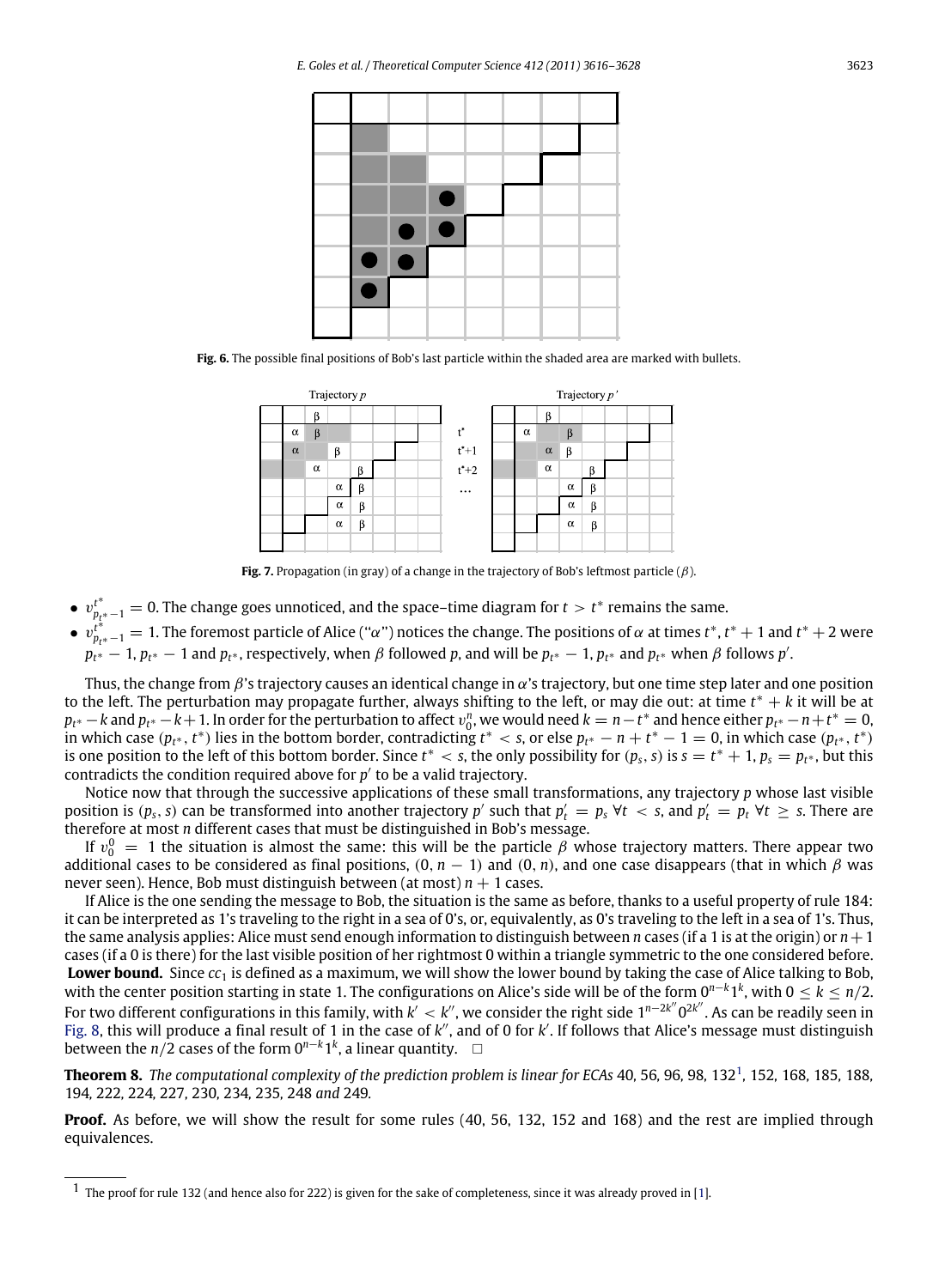<span id="page-8-0"></span>

**Fig. 8.** Configuration for the lower bound: a single block of particles, bridging the left and right sides. By imposing  $j = n - 2k$ <sup>n</sup>, the final result will depend on whether  $k' < k''$ .

#### **Rule 40**

The motion representation may be written as

 $M_{40} = \{11\hat{1}, 00\hat{1}, \hat{•1}\}$ 

However, the configuration 111 cannot appear except in the initial configuration, and in this case it is immediately destroyed. By [Lemma](#page-3-1) [4](#page-3-1) we may assume that it never appears, and hence the relevant motion representation is

$$
M'_{40} = \{00\hat{1}, \hat{\bullet 1}\}
$$

which is a left shift, except for the absorbing role played by blocks of two or more 0's. Moreover, because of the shift, such blocks of 0's will grow one position to the left in each iteration, and one position to the right each time they receive a new 0 (see [Fig.](#page-6-1) [4,](#page-6-1) top).

Since there is never a 1 in a given cell for three consecutive time steps, we may assume (by [Lemma](#page-3-1) [4\)](#page-3-1) that  $v_0^0 = 0$ . Furthermore, some specific cases can be dealt with in a constant part of Alice's or Bob's protocols. If the first or the last cell on Bob's side are 0, then the final result is  $v_0^n = 0$  (if the first is 0, then we have a 00 block; if the last is 0, there is no 1 to shift into the center at time *n*). Hence, Alice may give her message assuming that Bob has  $v_1^0 = v_n^0 = 1$  (if not, Bob can just ignore her), and if Bob talks to Alice, he will just tell her the answer (0). Similarly, both may assume that there is no 00 block on Bob's side, since this would also imply a 0 result.

The interesting case then is when Bob has a shifting configuration, matching the regular expression (10 + 110)\*1. The rightmost particle will arrive at (0, *n*) iff it is not stopped by a block of zeros, and that will happen iff there is a block of zeros on Alice's starting configuration, which gets enough additional shifting zeros (coming from either Alice's or Bob's side) to reach the center. The protocol is:

- if Alice talks to Bob, she finds the position  $B \le 0$  of the rightmost zero in the rightmost block of  $\ge 2$  zeros on her side, and the number of isolated zeros she sees from there to the right,  $Z_a$ . She sends the value  $B + Z_a \in \{-n, \ldots, 0\}$ ;
- if Bob talks to Alice, he gives the number of (isolated) zeros on his side (not counting the center, which is counted by Alice), *Zb*.

After the message any of them can compute the answer:  $v_0^n = 1$  iff  $B + Z_a + Z_b < 0$ . **Lower bound.** Consider *n* of the form  $n = 6k + 1$  and configurations of the following form

$$
0^{n-3i}(011)^i, 0, (110110)^j(101010)^{k-j}1
$$

<span id="page-8-1"></span> $1 \t(2)$ 

where *j* has the same parity of *k*,  $i = \frac{3k-j}{2}$ , and the commas surround  $v_0^0$ . We have  $B = -3i - 1$ ,  $Z_a = i + 1$  and  $Z_b = 3k - j$ , which gives 0 as the final position of the block of zeros at time  $n (\implies v_0^n = 0)$ , just barely preventing the rightmost particle from reaching the center. If we keep the left side constant but use  $j^\prime < j$  on the right side, we increase  $Z_b$  and the result will be the same; on the other hand, if we reduce  $Z_b$  (by picking  $j' > j$ ),  $B + Z_a + Z_b$  becomes negative and  $v_0^n = 1$ . Thus, we have a family of right sides (for the different values of *j*) which are pairwise distinguishable by left side configurations; the number of members of the family grows linearly in *n*.

#### **Rule 56**

The motion representation for this rule is

$$
M_{56} = \{ \hat{\vec{10}}, \hat{111} \}
$$

Thus, it is similar to rule 184 discussed before, except that blocked particles which are being ''pushed'' from behind will vanish instead of staying put. However, the configuration 111 can only appear in the starting condition, and then it disappears (there is no preimage for 111). Alice and Bob may, by [Lemma](#page-3-1) [4,](#page-3-1) assume that it never occurs. The dynamics is therefore exactly that of rule 184 and the same protocol applies.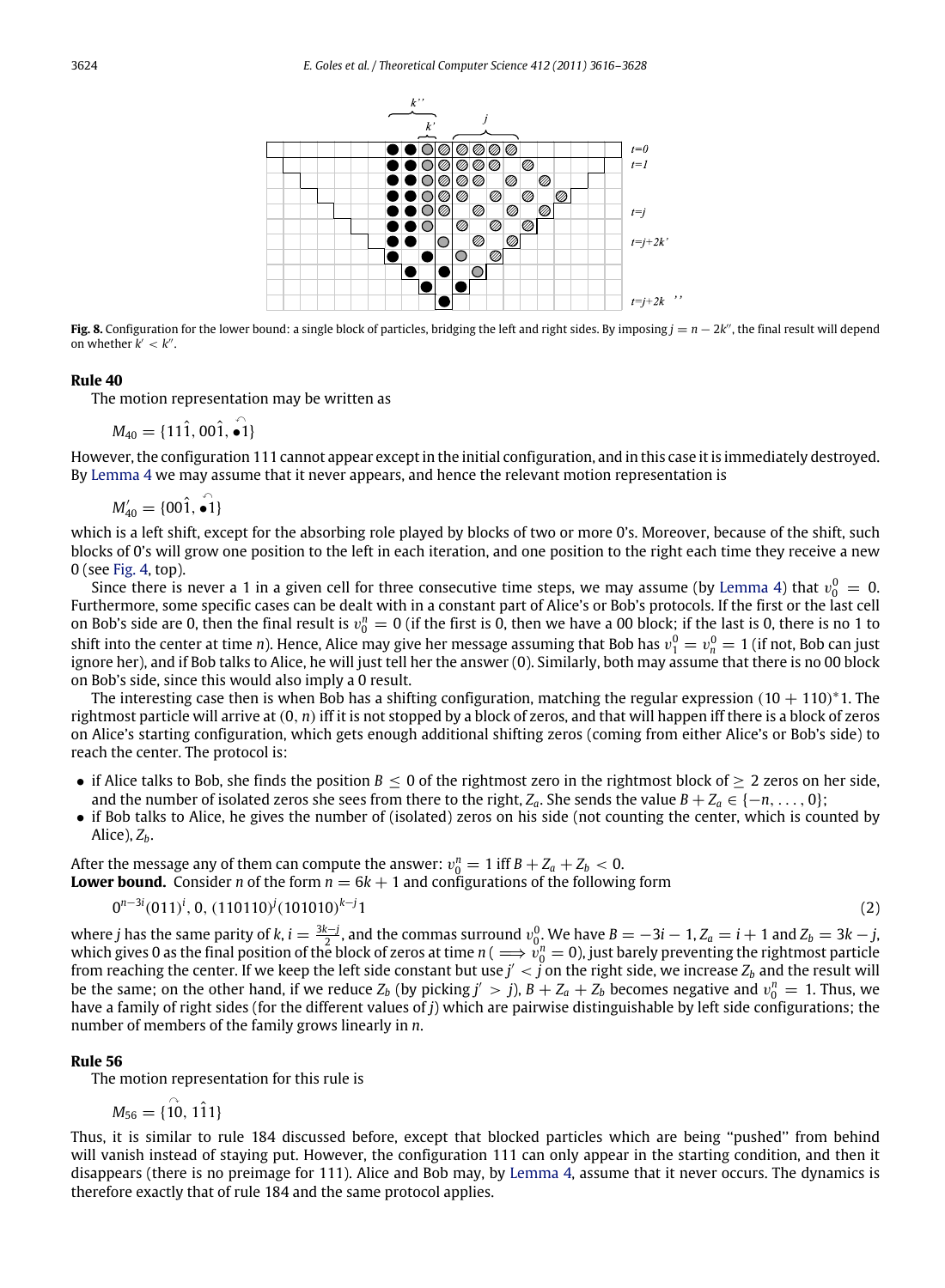**Lower bound.** Notice that

- Rule 56 is identical to rule 40, except for *<sup>f</sup>*(100).
- 100 does not appear in configuration [\(2\)](#page-8-1), nor in its evolution.

It follows that the lower bound found for rule 40 applies to rule 56 as well.

### **Rule 132**

The rule is quite simple: 0 remains 0, 010 remains 010, and for larger blocks of particles we have 01*<sup>k</sup>*<sup>0</sup> → <sup>01</sup>*<sup>k</sup>*−20. Thus, blocks will either disappear or leave a residue in their center, depending on their parity. Let  $k_A$  and  $k_B$  be the number of contiguous particles that Alice and Bob each see starting from (0, 0), to the left and the right respectively; then we have  $v_0^n = 1 \iff k_A = k_B > 0$ . These values are thus the protocols.

**Lower bound.** We take the *n* different right side configurations of the form  $1^k0^{n-k}$ , and  $v_0^0 = 1$ . They are pairwise distinguishable by configurations on the left side: if  $k \neq k'$ ,  $0^{n-k}1^k1^k0^{n-k}$  will evaluate to 1, while  $0^{n-k'}1^{k'}11^k0^{n-k}$  evaluates to 0.

### **Rule 152**

Particles separated by at least two 0's will shift to the right. Blocks of contiguous particles act as fixed walls, killing incoming particles on the left, but are not stable: at every time step they lose one particle, which alternatively vanishes or escapes to the right (see [Fig.](#page-6-1) [4,](#page-6-1) center). A motion representation is

 $M_{152} = \{100, 101\}$ 

The following facts about the behavior are easily verified through consideration of possible configurations:

- 1. Particles only move to empty sites; thus, if a cell is occupied at consecutive times, the occupying particle must be the same.
- <span id="page-9-2"></span>2. If a particle stays in a cell between two time steps, then it has never moved. Moreover, if the particle is fixed until time *T* , then at time 0 the *T* cells to its right were occupied.
- 3. The preimage of 1#1 is 1#11, where ''#'' indicates the same position. If two particles are contiguous, then none of them has ever moved.
- 4. Once a particle moves, it cannot stop: it will either keep moving, or vanish (if it hits a wall of fixed particles).
- <span id="page-9-3"></span>5. If the ''killing'' configuration 101 appears in a given iteration, then one and only one of the two particles must have been fixed from the beginning: either the left particle is fixed and the right one is leaving a wall of 1's, or else the right one is fixed (part of a wall) and the left one is arriving.
- <span id="page-9-1"></span>6. A particle that just moved for the first time will kill the particle that used to be next to it on the left (if any); after that, it has no effect on other particles (and could be safely removed without altering the movement of the rest).
- <span id="page-9-0"></span>7. The behavior of a particle  $\alpha$  can only be (directly) affected by the particle that precedes it (on the right) in the initial configuration. For a different particle,  $\beta$ , to affect  $\alpha$  at some time, the intermediate particles would need to have vanished, but in that case  $\beta$  had to move, and by fact [6,](#page-9-1) it can no longer affect  $\alpha$ .

Consider first the case  $v_0^0 = 0$ . One special case is when Bob has only 1's: the particle at  $(1, 0)$  stays there until time  $n-1$ , ensuring  $v_0^n = 0$ . We claim that in any other case,  $v_0^n = v_{-m}^m$  for  $n = 2m$  and  $v_0^n = v_{-m}^{m+1}$  for  $n = 2m + 1$ . To show this, we will show that  $v_{-k}^{n-k} = v_{-k-1}^{n-k-1}$  for any  $0 \le k < \lfloor \frac{n}{2} \rfloor$ . The idea is that the particle at  $(-\lfloor \frac{n}{2} \rfloor, \lceil \frac{n}{2} \rceil)$  (if any) moves without interruption until it reaches the origin at time *n*.

- v*<sup>n</sup>*−*<sup>k</sup>* <sup>−</sup>*<sup>k</sup>* <sup>=</sup> <sup>1</sup> =⇒ <sup>v</sup>*<sup>n</sup>*−*k*−<sup>1</sup> <sup>−</sup>*k*−<sup>1</sup> = 1. Otherwise, the particle at (−*k*, *<sup>n</sup>* − *<sup>k</sup>*) must come from (−*k*, *<sup>n</sup>* − *<sup>k</sup>* − <sup>1</sup>), and by fact [2](#page-9-2) we have that  $v_{-k}^0 = v_{-k+1}^0 = \cdots = v_{n-2k}^0 = 1$ , contradicting  $v_0^0 = 0$ .
- $\bullet$   $v_{-k-1}^{n-k-1} = 1 \implies v_{-k}^{n-k} = 1$ . Otherwise, the particle at  $(-k-1, n-k-1)$  either stayed or died. If it stayed, fact [2](#page-9-2) implies  $v_{-k-1}^0 = v_{-k}^0 = \cdots = v_{n-2k-1}^0 = 1$ , contradicting again  $v_0^0 = 0$ . If it died, then by fact [5](#page-9-3) we have that either the particle at (−*<sup>k</sup>* − <sup>1</sup>, *<sup>n</sup>* − *<sup>k</sup>* − <sup>1</sup>) or the one at (−*<sup>k</sup>* + <sup>1</sup>, *<sup>n</sup>* − *<sup>k</sup>* − <sup>1</sup>) must have been fixed from the beginning; in either case, we use fact [2](#page-9-2) to again contradict  $v_0^0 = 0$ .

For  $k = \lfloor \frac{n}{2} \rfloor$  the argument fails, and indeed, the diagonal can change at that point. Thus the final result corresponds to the value at  $(-\lfloor \frac{n}{2} \rfloor, \lceil \frac{n}{2} \rceil)$ , which for even values of *n* depends on  $v_{-n}^0, \ldots, v_0^0$ , but for odd values requires  $v_{-n}^0, \ldots, v_1^0$ . Bob's protocol is therefore constant, and consists of two bits: one to signal whether he has only 1's, and another which equals  $v_1^0$ . By [Lemma](#page-3-2) [3,](#page-3-2) Alice's protocol is constant too.

Consider now the case  $v_0^0 = 1$ ; let  $\beta$  denote that particle. The protocol for Bob is simple: the dynamics of his particles (including β) does not depend on Alice's side. He tells Alice the last time *<sup>t</sup>*<sup>∗</sup> at which β remains at 0 , and whether in *<sup>t</sup>*<sup>∗</sup> + <sup>1</sup> it moved or died (equivalently, he may send the smallest  $p^*$  for which  $v_{p^*}^0 = 0$ , along with  $v_{p^*+1}^0$ ). This is all Alice needs to<br>know: from fact [6,](#page-9-1) anything that happens to  $\beta$  afterward is irrelevant, and fr irrelevant too.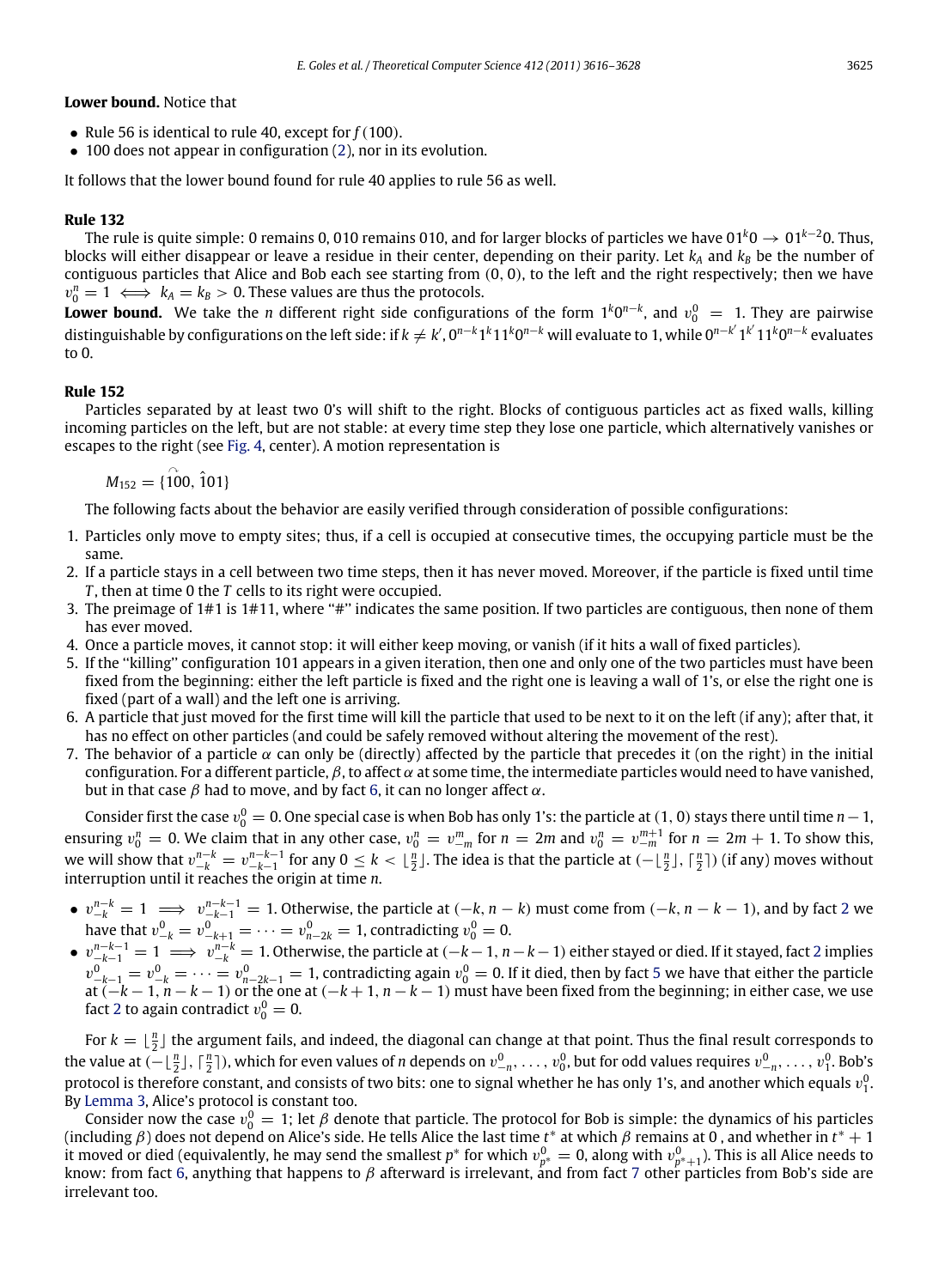<span id="page-10-0"></span>

**Fig. 9.** Configuration for the lower bound of rule 152. We impose  $j = \frac{1}{2}(n-k_2) - 1$  to ensure that the left of the block will remain fixed at position  $-j$  until time  $j + k_2$ , at which time it will cause the traveling particle to vanish. Any right side with fewer than  $k_2$  particles will let the particle pass through.

The remaining case is Alice's message to Bob, when  $v_0^0=1$ . There are two distinct possibilities, depending on whether the block of particles around  $v_0^0$  has dissipated and moved past 0 by time *n*. If it has not, then it will determine  $v_0^n$ ; all that Bob needs to learn in order to know if this is the case, and what the result will be, is the size  $k_A$  of the block on Alice's side (i.e., the number of particles contiguous to the one on  $(0, 0)$ ).

To provide for the case in which the block does dissipate (something that only Bob will know), Alice sends a further bit of information, which is the value *c* of  $v_0^n$  under the assumption that Bob's side is filled with 0's: if Bob sees from  $k_A$  and his own side that the block will be gone by time *n*, then the answer is *c*. The value will be correct, even if the assumption does not hold:

- If *<sup>c</sup>* <sup>=</sup> 1, this particle (''β'') must have been on the diagonal (−*<sup>n</sup>* <sup>+</sup> *<sup>t</sup>*, *<sup>t</sup>*) (the bottom of the light-cone) since at least time *<sup>n</sup>*  $\frac{n}{2}$  (otherwise *β* would have been fixed for more than  $\frac{n}{2}$  time steps in a position at distance less than  $\frac{n}{2}$  from the origin, which together with fact [2](#page-9-2) puts  $\beta$  inside the block around the origin, which is a contradiction).
- Even if the block takes longer to dissipate, the effect will be (if any) the destruction of some particles ahead of  $\beta$  which would have crossed into the right side otherwise; the effect will not affect  $\beta$  itself, since that would require reaching the bottom diagonal and then the block determines the result. There is no indirect effect either: any effect will be on particles which have already moved (otherwise they do not reach the block) and then fact [6](#page-9-1) applies. This argument still applies in the case when  $\beta$  does not exist ( $c = 0$ ).

There are therefore linear protocols for both Alice and Bob; in both cases there are additional bits (a constant part of the protocol) and a linear part which describe the size of the block of particles around the origin, in each direction.

**Lower bound.** Consider the set of values in  $\{0, \ldots, n-1\}$  that have the same parity as *n*, and let  $k_1 < k_2$  be two values in it. Compute  $j = \frac{1}{2}(n - k_2) - 1$ ; then

$$
1 = f^{n} \left( 10^{n-j-1}1^{j}, 1, 1^{k_1}0^{n-k_1} \right) \neq f^{n} \left( 10^{n-j-1}1^{j}, 1, 1^{k_2}0^{n-k_2} \right) = 0
$$

where the commas surround the center cell. Idea: the block around the center is just large enough, with  $k<sub>2</sub>$ , to kill the particle coming from the left; any shorter block will vanish before and will let the particle reach 0 at time *n*. This gives the lower bound, since any pair of values (in a set of size  $\frac{n}{2}$ ) defines a pair of right sides which are distinguished by an appropriate left side [\(Fig.](#page-10-0) [9\)](#page-10-0).

#### **Rule 168**

We may represent this rule with

$$
M_{168} = \{00\hat{1}, \hat{\bullet 1}\}
$$

from which we realize that it behaves like rule 40, except for the case of a 1 preceded by 11: whereas in rule 40 it vanished (and 111 gave rise to a 00 wall), here it shifts; thus, everything shifts except when a constant, absorbent wall of  $\geq 2$  zeros is found. Moreover, the wall of zeros expands to the left by one position at each time step, and to the right every time it receives a shifting 0 (the same happened for rule 40).

The analysis and protocol mirror those of rule 40. If Bob has a wall of zeros, or if his rightmost cell has a 0, then the configuration evaluates to 0. Otherwise, the answer depends on whether the rightmost wall of zeros on Alice's side, together with all the isolated zeros to its right, reach the center or not. As before, the message from Bob gives  $Z_b$ , and the message from Alice gives  $B + Z_a$ .

Lower bound. Notice that the configurations in [\(2\)](#page-8-1) do not contain 111; moreover, 111 does not appear in their evolution either. Hence, the family gives a linear lower bound for the present rule too: rules 168 and 40 coincide on them.  $\Box$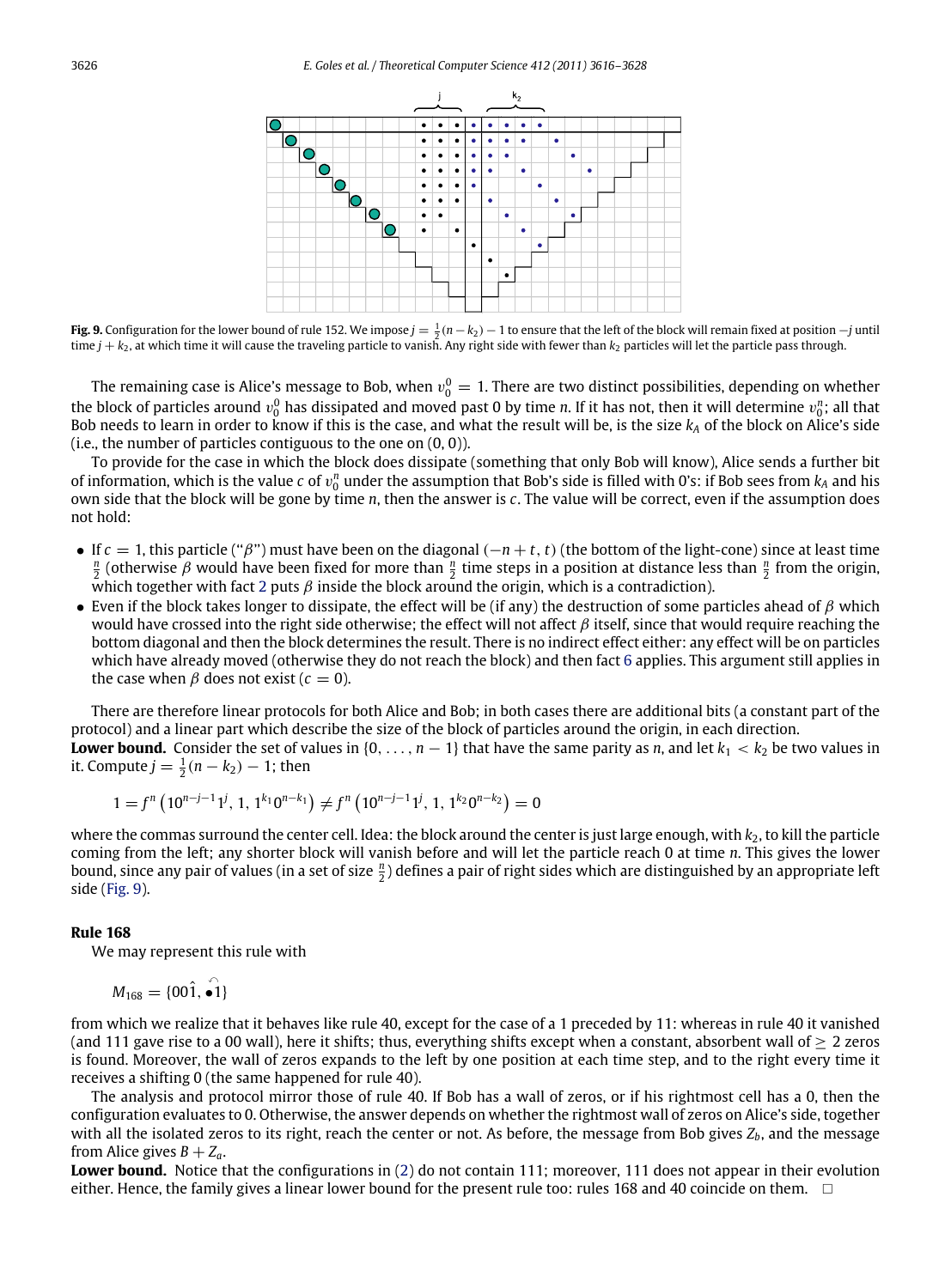#### **5. Discussion**

We have given protocols, and lower bounds of the same order, that together solve the one-round communication complexity of the prediction problem for about 1/3 of all elementary CAs, corresponding to the family of monotone rules. These CA can be represented as systems of interacting indistinguishable particles, a property which turned out to be very useful for first finding and then proving the different protocols. On the one hand, the particle representation is usually concise, and more intuitive than the local rule of the CA; on the other hand, it has the useful property of preserving the particles' order, which often allows us to disregard any particles other than the immediate neighbors.

Since the communication complexity was found to be at most linear for these rules, a corollary is that none of these rules can be intrinsically universal. A more vague but probably more important product of the proofs is the insight that the different protocols give into the dynamics of the rules: by decomposing the computation of the iterated local rule into the contributions of the left and right sides, we see how the future value depends on their interplay and on the incoming flow of information. This understanding is made specially intuitive thanks to the particle representation of the rules, protocols and proofs.

Despite the (at most) linear growth of their communication complexity, some of the rules are far from trivial: the relatively sophisticated protocol for rule 184 is a case in point. A further interesting aspect is the relation between the different rules and protocols: not only did some protocols and lower bound configurations apply to more than one rule, but even when they did not, there was a certain family resemblance between the constructions. Unfortunately, no general construction could be derived from this, and indeed, even if some generalization is possible, it would not encompass all DCAs, or even all NCCAs: [Theorem](#page-2-1) [1](#page-2-1) ensures that some of the latter will have exponential complexity.

[Theorem](#page-2-1) [1](#page-2-1) does not, however, ensure exponential complexity for 2-state CAs, and indeed, a reviewer of the present manuscript wondered whether perhaps all binary NCCA share some property giving them low complexities. We had considered the question too, and the answer is negative. To see why, let us sketch a direct simulation of arbitrary onedimensional CAs, which, unlike [Theorem](#page-2-1) [1,](#page-2-1) uses only binary NCCAs. Let *F* be a CA with *s* > 2 states and radius *r*. We can represent the *<sup>s</sup>* states through the blocks {1*<sup>k</sup>*01*<sup>s</sup>*−1−*<sup>k</sup>* : <sup>0</sup> ≤ *<sup>k</sup>* < *<sup>s</sup>*}, like *<sup>s</sup>*−1 beads in an abacus, and separate the rows of the abacus by putting a 1001 block between the ''cell-blocks'' representing adjacent cells of *F* . For instance, in a CA with states  ${s_0, s_1, s_2}$  we would map a configuration  $s_1s_0s_2s_1$  to

1001.101.1001.011.1001.110.1001.101.1001

where the dots are added as a reference for the reader. They are not really required, since '00' only appears in the punctuating blocks. Thus any ''bead'' can check whether it is located in a valid configuration, with *r* additional cell-blocks to left and right; it will also know its place within its own cell-block. So, it can move (or stay) within its cell-block, to ensure that it changes according to *F* 's rule (if the configuration is invalid, the particle does not move). What we obtain is an NCCA with two states and a neighborhood which is 4 + *s* times larger than that of *F* ; this new CA simulates *F* in real time. There are therefore intrinsically universal binary NCCAs, which will have exponential communication complexity.

However, other general results may exist for more restricted families of CAs, and they are one of the open lines for future research. A possible starting point would be a generalization (if possible) of rule 184's protocol to more general ''traffic'' rules, as found in the literature [\[14\]](#page-12-5). A different direction would be the study of the communication complexity for problems different from PRED. Finally, since we are dealing with CAs that admit an alternative representation as particles, it may be interesting to consider questions of communication complexity stated in terms of them: this could be done by using the same setup as here, but asking questions about the particles' movements, or, alternatively, by using the particles' point of view and, for instance, the iterated neighborhood of their motion rule.

#### **Acknowledgements**

This work was partially supported by Fondecyt projects 1080592 (AM and EG) and 1090156 (IR), BASAL-CMM project (EG), Conicyt Anillo ACT-88, as well as DGIP-UTFSM grant 241016 (AM). Part of this work was done during a 2010 stay of EG at the Santa Fe Institute.

#### **References**

- <span id="page-11-0"></span>[1] C. Durr, I. Rapaport, G. Theyssier, Cellular automata and communication complexity, Theoretical Computer Science 322 (2004) 355–368.
- <span id="page-11-1"></span>[2] E. Goles, C. Little, I. Rapaport, Understanding a non-trivial cellular automaton by finding its simplest underlying communication protocol, in: S.-H. Hong, H. Nagamochi, T. Fukunaga (Eds.), Proceedings of the 19th International Symposium on Algorithms and Complexity, ISAAC 2008, in: Lecture Notes in Computer Science, vol. 5369, Springer, Gold Coast, Australia, 2008, pp. 593–605.
- <span id="page-11-2"></span>[3] N. Boccara, H. Fukś, Cellular automaton rules conserving the number of active sites, Journal of Physics A: Mathematical and General 31 (1998) 6007–6018.
- <span id="page-11-5"></span>[4] N. Boccara, H. Fukś, Number-conserving cellular automaton rules, Fundamenta Informaticae 52 (2001) 1–13.
- <span id="page-11-6"></span>[5] H. Fukś, A class of cellular automata equivalent to deterministic particle systems, in: S. Feng, A.T. Lawniczak, S.R.S. Varadhan (Eds.), Hydrodynamic Limits and Related Topics, American Mathematical Society, 2000, pp. 57–70.
- <span id="page-11-7"></span>M. Pivato, Conservation laws in cellular automata, Nonlinearity 15 (2002) 1781-1794.
- <span id="page-11-3"></span>[7] A. Moreira, N. Boccara, E. Goles, On conservative and monotone one-dimensional cellular automata and their particle representation, Theoretical Computer Science 325 (2004) 285–316.
- <span id="page-11-4"></span>[8] A. Moreira, Universality and decidability of number-conserving cellular automata, Theoretical Computer Science 292 (2003) 711–721.